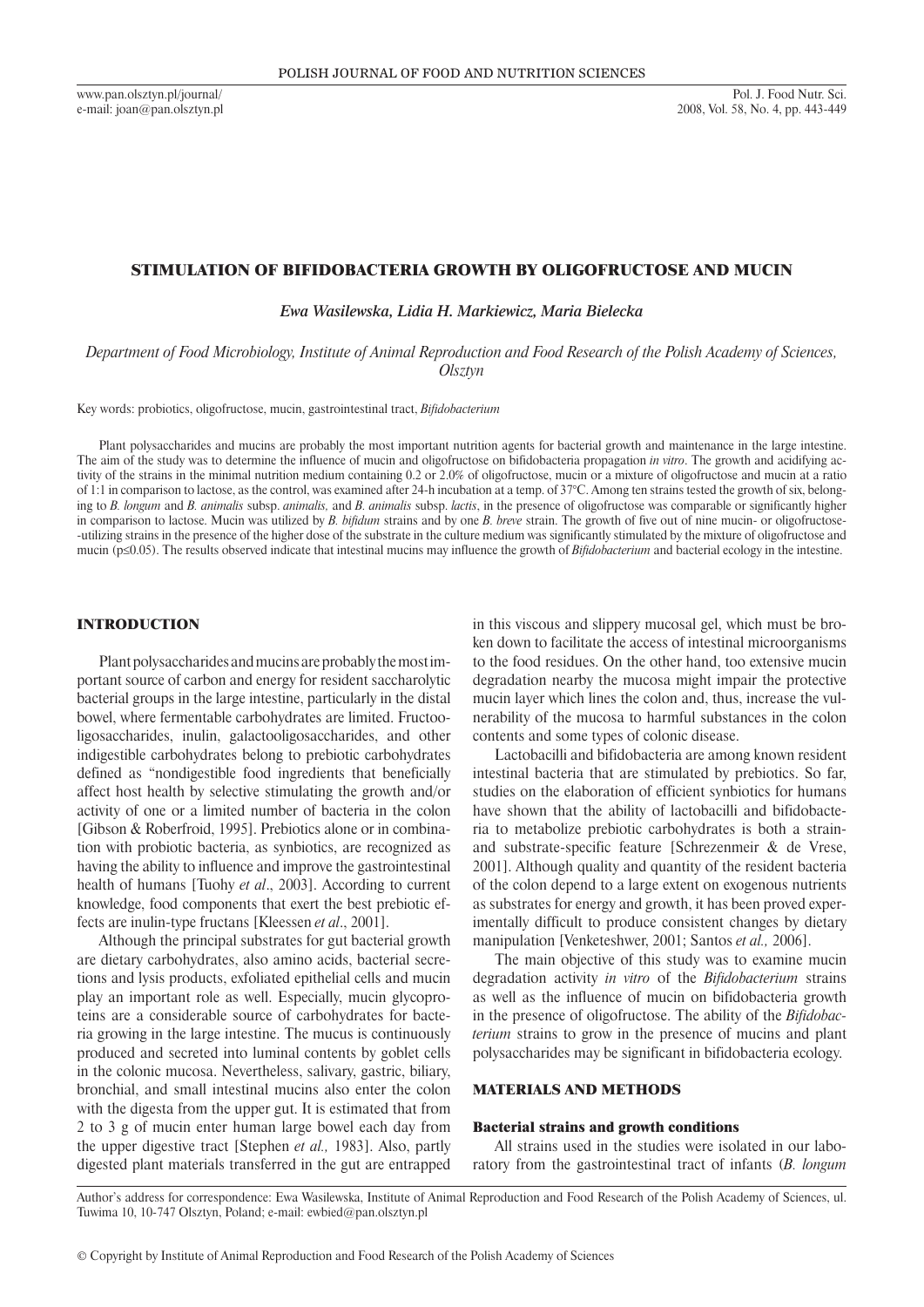KNA1 and KN4, *B. breve* KN3 and KN14), adults (*B. bifidum* KD6E and KD7E), rats (*B. animalis* subsp*. animalis* PS37 and KSP4), and from commercial bioyoghurts (*B. animalis*  subsp. *lactis* BI11 and J38). The strains were identified to species using phenotypic and molecular methods [Wasilewska *et al*., 2003; Markiewicz *et al.,* 2009 (in press)].

Strains were maintained frozen at  $-70^{\circ}$ C in reconstituted skim milk (5% dry wt.) supplemented with saccharose (10% w/v) at a ratio of 1:2. Before every experiment, strains from frozen stocks were subcultured twice in Garche's broth (G broth; [Teraguchi *et al.,* 1982], containing in grams per liter: bacto peptone – 20.0, yeast extract – 2.0, L-cysteine hydrochloride – 0.4, lactose – 10.0, CH<sub>3</sub>COONa – 6.0, MgSO<sub>4</sub>x 7 H<sub>2</sub>O  $-$  0.12, Na<sub>2</sub>HPO<sub>4</sub> x 12 H<sub>2</sub>O – 2.5, KH<sub>2</sub>PO<sub>4</sub> – 2.0, and agar – 1.0; pH after sterilization and cooling – 6.4. The broth was inoculated with 3% (v/v) of active bifidobacterial culture and incubated in anaerobic jars (AnaeroGen™, Oxoid) at a temp. of 37 °C until stationary phase has been achieved (pH  $\sim$ 4.4).

#### Mucin and oligofructose utilization

Criteria for the evaluation of polysaccharides utilization were acidifying activity and bifidobacteria growth related to the growth in the control medium with lactose. Lactose was chosen a control substrate as being a well-metabolized source of carbon and energy for bifidobacteria and the strains tested were isolated and propagated in the lactose-containing medium. The growth of bifidobacteria in the presence of glucose was also checked for comparison. Ability of bifidobacteria to utilize mucin (Sigma; M2378) and oligofructose (BENEO P95, ORAFTI, Belgium) was examined in minimal Garche's broth (MG) without carbohydrate and with a lowered meat peptone content  $(1.0\% \text{ w/v})$ . MG broth was inoculated with  $1\%$  (v/v) of active bifidobacterial culture and poured quantitatively into tubes. To each tube 0.2 or 2.0% (w/v) of mucin, oligofructose, a mixture of mucin and oligofructose at a ratio of 1:1, as well as glucose or lactose (as the control) were added. Incubation was carried out anaerobically at a temp. of  $37^{\circ}$ C for 24 h. The number of bifidobacterial cells was determined as colony forming units (CFU) per millilitre directly after inoculation and after incubation. For CFU determination the cultures were serially diluted in 1% peptone water (containing:  $0.5\%$  (w/v) meat peptone – Peptobak, BTL, Poland; and 0.5% (w/v) pancreatic hydrolysate of casein – bio-Trypcase, bioMerieux, France; pH 7.0, agar 0.1% (w/v)), plated on the Garche's agar (agar 1.5% w/v) and incubated anaerobically at a temp. of  $37^{\circ}$ C for 48 h. The dilution rates of samples were taken into consideration during calculation of the results. Acidifying activity of the strains was determined as pH changes using HI 9025 microcomputer pH meter (Hanna Instruments). Each assay was performed in duplicate.

#### Statistical analysis

The results are presented as the average of at least two independent experiments with standard deviation. Each experiment was performed with two parallels to correct for an intra-assay variation. The results were analysed using Microsoft Office Excel 2003 statistical package and Student's t -test. Differences were considered significant at p≤0.05.

### RESULTS

The tested strains of bifidobacteria differed in their ability to utilize all the compounds tested (Figures 1 and 2). None of the *B. animalis* subsp. *animalis* and *B. animalis* subsp. *lactis* strains tested grew in the presence of mucin, whereas, all of them well multiplied in the media containing lactose, glucose or oligofructose at both doses applied (Figure 1). After 24-h incubation at a temp. of  $37^{\circ}$ C, the population number of the strains ranged from 7.96 to 8.79 and from 8.43 to 9.27 log CFU/mL in the cultures containing 0.2 or 2.0% of the substrate tested, respectively. A clearly visible tendency for a better growth in the presence of 2.0% of the substrate in the culture medium was observed, however, only the population count of *B. animalis* subsp. *lactis* BI11 and *B. animalis*  subsp. *animalis* PS37 strain was significantly (p≤0.05) higher in comparison to the growth in the presence of the lower dose of glucose and oligofructose, respectively (Figure 1). The presence of both oligofructose and mucin in the culture medium resulted in similar or enhanced growth in comparison to single compounds. Only the growth of *B. animalis*  subsp. *lactis* J38 strain was, however, significantly ( $p \le 0.05$ ) higher in the culture containing 2.0% of the mixture of oligofructose and mucin in comparison to its growth in the culture containing 2.0% of oligofructose alone. An acidifying activity of the *B. animalis* strains was differentiated depending on the substrate and its concentration, and only to a smaller extent on the strain studied. The lowest pH values were in turn reported for lactose, glucose, oligofructose, the mixture of oligofructose and mucin, and mucin; and the values were higher in the cultures grown in the media containing the lower dose of the substrates tested (Table 1).

The human-originated strains differed in their ability to grow in the presence of all substrates tested (Figure 2). No significant growth of both *B. longum* strains tested was observed in the presence of mucin, independently of the applied dose of the substrate. The strains revealed also poor growth in the presence of 0.2% of lactose or glucose in the culture medium; however, they were observed to well utilize for their growth the applied low doses of oligofructose, and the mixture of oligofructose and mucin (Figure 2). In turn, both *B. longum*  strains grew well in the presence of 2.0% of lactose, glucose or oligofructose in the culture medium. Their population number ranged from 8.25 to 9.19 log CFU/mL and in comparison to lactose was significantly (p≤0.05) higher in the presence of oligofructose. The mixture of oligofructose and mucin, as compared to single compounds, was also found to exert a significant (p≤0.05) synergistic effect on both *B. longum* strains. As regards the remaining human-originating strains, both *B. breve* strains were characterised by good ability to utilize both doses of lactose, but considerably poorer ability to utilize glucose, and by inability to utilize oligofructose (Figure 2). *B. breve*  KN14 revealed growth only in the presence of 2.0% of mucin in the culture medium. The most differentiated growth in the presence of the compounds tested was observed for both *B. bifidum* strains. After 24-h incubation in the presence of lactose or glucose, the population count (independently from the amount of the substrate in the culture medium) ranged from 7.24 to 7.97 log CFU/mL (Figure 2), with the exception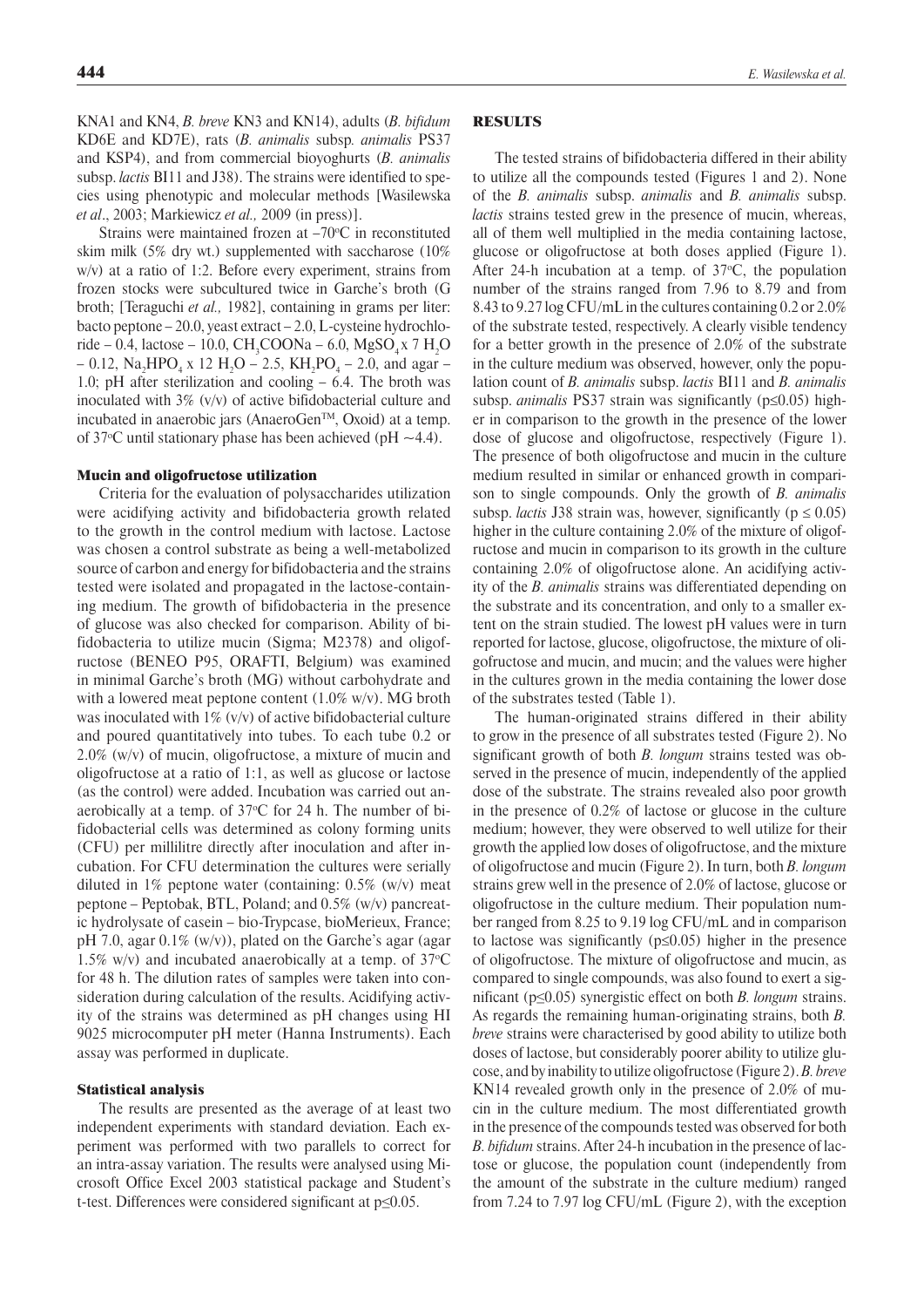

FIGURE 1. Growth of animal-originated *Bifidobacterium* strains cultured in minimal Garche's medium containing 0.2  $\frac{m}{n}$  or 2.0% (w/v) of lactose – L, glucose – G, mucin – M, oligofructose – O and a mixture of mucin and oligofructose (at a ratio of 1:1) – MO. The cultures were incubated anaerobically at 37°C for 24 h. The letters above the columns means counts of bacteria different at the significance level  $p \le 0.05$ , respectively from: the initial level (inoculum),  $b - t$  the control growth in the presence of the same concentration of lactose,  $c - t$  the well observed growth in the presence of the same concentration of mucin or oligofructose (regards only counts of bacteria cultured in the medium containing the mixture of oligofructose and mucin),  $d$ -the growth in the medium containing 0.2% of the same substrate.

of KD6E which did not grow at 0.2% of glucose. This strain did not utilize oligofructose either, whereas KD7E achieved the population number of 7.5 log CFU/mL at both concentrations tested. Both strains, however, utilized mucin achieving the population number of 7.95/8.14 and 8.65/8.64 log CFU/mL in the presence of 0.2 and 2.0% of mucin, respectively. The numbers were significantly higher ( $p \le 0.05$ ) in comparison to lactose, except for KD7E strain which achieved comparable to lactose growth in the medium containing 0.2% mucin. The synergistic effect of the mixture of oligofructose and mucin on the growth of both *B. bifidum* strains (in comparison to single compounds) was stated (p≤0.05) for the higher dose of oligofructose and mucin. An acidifying activity of humanoriginating strains cultured in the presence of the compounds tested revealed a similar tendency as described for animaland yoghurt-originating strains, yet greater differences were observed between the strains (Table 1).

### DISCUSSION

Polysaccharide fermentation is one of the most important bacterial activities in the colon [McFarlane *et al.,* 1995]. However, the undigested chyme that reached the colon is

not an optimum medium for bacterial growth [Ballongue, 1997]. Limited sources of carbon and energy cause increased competition for nutrients. Consequently, organisms that are predisposed to ferment prebiotic sugars are enriched, presumably at the expense of those that are not. The application of two doses of the substrate as a source of carbon and energy was aimed at a better differentiation of abilities of the tested bacterial strains to utilise the compounds examined. The experimental results revealed that the animal-originated strains of bifidobacteria grew well in the presence of both the higher and limited dose of the substrates tested with the exception of mucin. However, the growth of the human-originated strains, especially in the presence of the lower amount of substrate in the medium, was differentiated, both in the presence of lactose as control and other examined sugars. *B. longum*  strains revealed poor ability to grow in the medium containing the low dose of lactose or glucose, whereas, both *B. bifidum* strains and one *B. breve* strain (KN14) revealed none or very poor growth at the low dose of glucose during 24-h incubation. As regards the compounds not digested in the upper gastrointestinal tract, both *B. bifidum* strains and one *B. breve* (KN14) strain, growing well in the presence of both or the higher dose of mucin, respectively, seem to be predisposed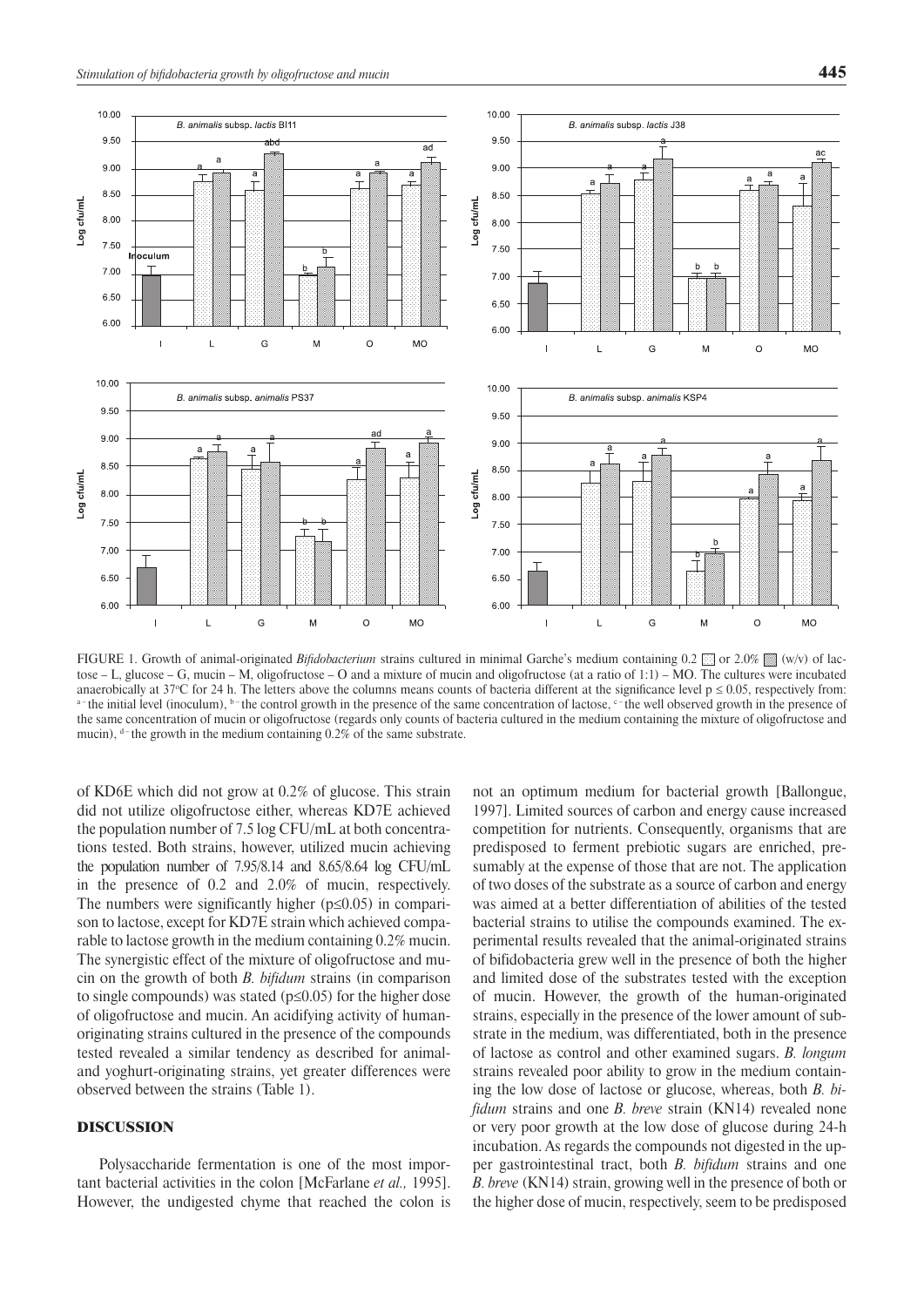| ratio of $1:1$ <sup>1</sup> <sup>1</sup> . |                              |                       |                       |                                 |                             |                                          |                       |                       |                                |                             |                                          |
|--------------------------------------------|------------------------------|-----------------------|-----------------------|---------------------------------|-----------------------------|------------------------------------------|-----------------------|-----------------------|--------------------------------|-----------------------------|------------------------------------------|
|                                            |                              |                       |                       | Addition of substrate $-0.02\%$ |                             |                                          |                       |                       | Addition of substrate $-2.0\%$ |                             |                                          |
| Strain                                     | Inoculum <sup>2)</sup>       | lactose <sup>3)</sup> | glucose <sup>3)</sup> | $mucin$ <sup>4)</sup>           | oligofructose <sup>3)</sup> | oligofructose <sup>5)</sup><br>mucin and | lactose <sup>3)</sup> | glucose <sup>3)</sup> | mucin <sup>4</sup>             | oligofructose <sup>3)</sup> | oligofructose <sup>5)</sup><br>mucin and |
| B. animalis subsp. animalis PS37           | $6.00 \pm 0.01$ <sup>o</sup> | $4.83 \pm 0.04$       | 0.04<br>$5.13 \pm$    | $5.64 \pm 0.06$                 | $\pm 0.06$<br>5.15          | $5.42 \pm 0.04$                          | $4.19 \pm 0.04$       | $4.48 \pm 0.03$       | $5.29 \pm 0.06$                | $4.44 \pm 0.06$             | $4.39 \pm 0.05$                          |
| B. animalis subsp. animalis KSP4           | $6.01 \pm 0.02$              | $4.87 \pm 0.06$       | $4.98 \pm 0.03$       | $5.79 \pm 0.03$                 | ±0.08<br>$5.25 =$           | $5.39 \pm 0.04$                          | $4.13 \pm 0.07$       | $4.46 \pm 0.06$       | 5.35 $\pm$ 0.07                | $4.47 \pm 0.06$             | $4.39 \pm 0.07$                          |
| B. animalis subsp. lactis B130             | $6.03 \pm 0.02$              | $4.93 \pm 0.04$       | $5.35 \pm 0.05$       | $5.84 \pm 0.04$                 | $5.30 \pm 0.06$             | 5.51 $\pm$ 0.07                          | $4.13 \pm 0.04$       | $4.60 \pm 0.06$       | $5.37 \pm 0.01$                | $4.82 \pm 0.08$             | $4.74 \pm 0.07$                          |
| B. animalis subsp. lactis J38              | $6.02 \pm 0.01$              | $4.87 \pm 0.03$       | 0.01<br>$5.01 \pm 1$  | $5.83 \pm 0.04$                 | $5.32 \pm 0.06$             | $5.58 \pm 0.05$                          | $4.05 \pm 0.04$       | $4.38 \pm 0.04$       | $5.36 \pm 0.02$                | $4.80 \pm 0.09$             | $4.70 \pm 0.04$                          |
| <b>B.</b> longum KNA1                      | $6.03 \pm 0.04$              | $5.17 \pm 0.05$       | 5.18 $\pm$ 0.04       | $5.87 \pm 0.02$                 | $5.17 \pm 0.02$             | $5.36 \pm 0.08$                          | ± 0.24<br>4.13:       | $4.05 \pm 0.30$       | $5.41 \pm 0.05$                | $4.52 \pm 0.08$             | $4.61 \pm 0.15$                          |
| B. longum KN4                              | $6.08 \pm 0.04$              | $5.10 \pm 0.15$       | 0.16<br>$5.19 \pm 0$  | $5.80 \pm 0.07$                 | $5.23 \pm 0.04$             | $5.39 \pm 0.06$                          | $4.12 \pm 0.22$       | $4.06 \pm 0.32$       | $5.32 \pm 0.06$                | $4.44 \pm 0.04$             | $4.48 \pm 0.05$                          |
| <b>B.</b> breve KN3                        | $5.96 \pm 0.01$              | $4.98 \pm 0.04$       | 0.03<br>$5.82 \pm 1$  | $5.89 \pm 0.02$                 | $5.94 \pm 0.03$             | $5.87 \pm 0.03$                          | $4.36 \pm 0.08$       | $4.87 \pm 0.01$       | $5.34 \pm 0.15$                | $5.67 \pm 0.23$             | $5.47 \pm 0.17$                          |
| <b>B.</b> breve KN14                       | $5.98 \pm 0.04$              | $4.91 \pm 0.13$       | 0.05<br>$5.29 \pm 0$  | $5.89 \pm 0.01$                 | $5.85 \pm 0.07$             | $5.73 \pm 0.04$                          | $4.07 \pm 0.11$       | $4.37 \pm 0.08$       | $5.15 \pm 0.10$                | $5.17 \pm 0.01$             | $5.26 \pm 0.06$                          |
| B. bifidum KD6E                            | $6.13 \pm 0.04$              | $5.58 \pm 0.11$       | $6.08 \pm 0.11$       | $5.68 \pm 0.11$                 | $6.07 \pm 0.10$             | $5.61 \pm 0.08$                          | $5.34 \pm 0.05$       | $5.56 \pm 0.08$       | $4.93 \pm 0.04$                | $5.45 \pm 0.33$             | $4.57 \pm 0.10$                          |
| <b>B.</b> bifidum KD7E                     | $6.08 \pm 0.03$              | $5.23 \pm 0.04$       | $5.23 \pm 0.32$       | $5.56 \pm 0.08$                 | $5.44 \pm 0.09$             | $5.41 \pm 0.08$                          | $4.85 \pm 0.07$       | $5.06 \pm 0.06$       | $4.65 \pm 0.06$                | $4.85 \pm 0.08$             | $4.45 \pm 0.08$                          |

The cultures were incubated anaerobically at temp. 37°C for 24 h. <sup>2</sup> pH of the culture directly after inoculation – before incubation and substrate addition; <sup>2</sup> pH of the culture directly after inoculation and substrate <sup>1</sup> The cultures were incubated anaerobically at temp. 37 $\degree$ C for 24 h. <sup>2</sup>) pH of the culture directly after inoculation – before incubation and substrate addition; <sup>3</sup>) pH of the culture directly after inoculation and addition amounted about 6.0;  $\Phi$  pH of the culture directly after inoculation and substrate addition amounted about 5.9 and 5.4 for 0.2 and 2% addition of the substrate, respectively;  $\Phi$  pH of the culture directly afte addition amounted about 6.0; <sup>4</sup>pH of the culture directly after inoculation and substrate addition amounted about 5.9 and 5.4 for 0.2 and 2% addition of the substrate, respectively; <sup>2</sup>pH of the culture directly after noculation and substrate addition amounted about 5.95 and 5.65 for 0.2 and 2% addition of the substrate, respectively; <sup>6</sup>Mean  $\pm$  standard deviation. inoculation and substrate addition amounted about 5.95 and 5.65 for 0.2 and 2% addition of the substrate, respectively; 6) Mean ± standard deviation.

to utilize mucin in the gut. Regarding dietary plant polysac charides, oligofructose significantly stimulated the growth of both *B. longum* strains, whereas the abilities of *B. bifidum*  and *B. breve* strains to utilize oligofructose during 24-h incu bation were rather poor or none, respectively.

The abilities of *B. bifidum* strains to utilize mucin have al ready been described, nevertheless, the scope of mucin degra dation by *B. bifidum* remains unknown [Crociani *et al.,* 1994]. Mucus covering the intestinal epithelium provides a protective barrier against the detrimental influence of lumen contents and pathogens that can penetrate the mucosa and reach tis sue's interior. On the other hand, carbohydrate moiety of gly coproteins and glycolipids in the mucosal layer acts as a site for binding bacteria and large biomolecules (*e.g.* microbial toxins, surface proteins, hormones, antibodies), and also as a nutrient for commensal intestinal bacteria [Walker, 2000]. Generally, the enhancement of the activity of mucin-degrad ing enzymes indicates an increased number of enteropatho gens, such as *Vibrio cholerae*, *Bacteroides fragilis, Shigella* spp., *Helicobacter pylori* and *Yersinia enterocolitica* [Colina *et al.,* 1996]. However, the ability of bifidobacteria to compete for such nutrients may be one of the defense mechanisms against gastrointestinal infections or overgrowth of opportunistic and other enteric bacteria, *e.g. Bacteroides*. The *B. bifidum* spe cies is a natural inhabitant of human gut belonging to gen erally recognized as safe (GRAS) intestinal microflora, and the strains tested in this study were isolated from a healthy person, however, a great ability of *B. bifidum* strains to utilise mucin must be taken into account in experiments designed for probiotic or synbiotic elaboration. Our previous study re vealed that both tested *B. bifidum* strains were also character ised by a high ability to bind to epithelium-like Caco - 2 cells *in vitro* [Bielecka & Biedrzycka*,* 2001]. For a healthy organ ism well-balanced microflora is important for digestion and maintenance of the intestinal ecosystem, thus, despite of the natural origin of these strains, separate studies should be performed to confirm the non-invasive character of mucinutilizing bifidobacteria as potential candidates for probiotic or synbiotics. So far, MacFarlane *et al.* [1989] have stated a sig nificant increase of bifidobacteria number in the studies on the influence of mucin on enzymatic activities (glycosidase, protease and arylamidase) and growth of faecal microflora in simulated gastrointestinal conditions *in vitro*. Katayama *et*   $al.$  [2005] were first to clone and describe  $1,2$ - $\alpha$ -L-fucosidase and endo-α-N-acetylgalactosaminidase genes – novel specific enzymes acting on oligosaccharides that exist mainly in mu cin glycoproteins, produced by *B. bifidum* and *B. longum,*  respectively. It seems to confirm preferential ability of some bifidobacteria to utilize host-produced oligosaccharides pres ent in the intestinal ecosystem, which is likely to affect their capacity for colonization of different intestinal niches.

The stimulating effect of prebiotic carbohydrates of dif ferent polymerization degree on bifidobacteria growth has al ready been described [Kaplan & Hutkins, 2000; Schrezenmeir & de Vrese, 2001; Bielecka *et al*., 2002; Janer *et al.,* 2004]. In the present study, we compared the growth of bifidobac teria in the presence of low (0.2%) and high (2.0%) amount of oligofructose in the medium. The applied lower dose of oli gofructose in the medium was efficient for the growth of all

Table 1. Acidifying activity of the *Bifidobacterium* strains cultured in minimal Garche's medium containing 0.2% or 2.0% (w/v) of lactose, glucose, mucin, oligofructose or a mixture of mucin and oligofructose (at a

TABLE 1. Acidifying activity of the *Bifidobacterium* strains cultured in minimal Garche's medium containing 0.2% or 2.0% (w/v) of lactose, glucose, mucin, oligofructose or a mixture of mucin and oligofructose (at a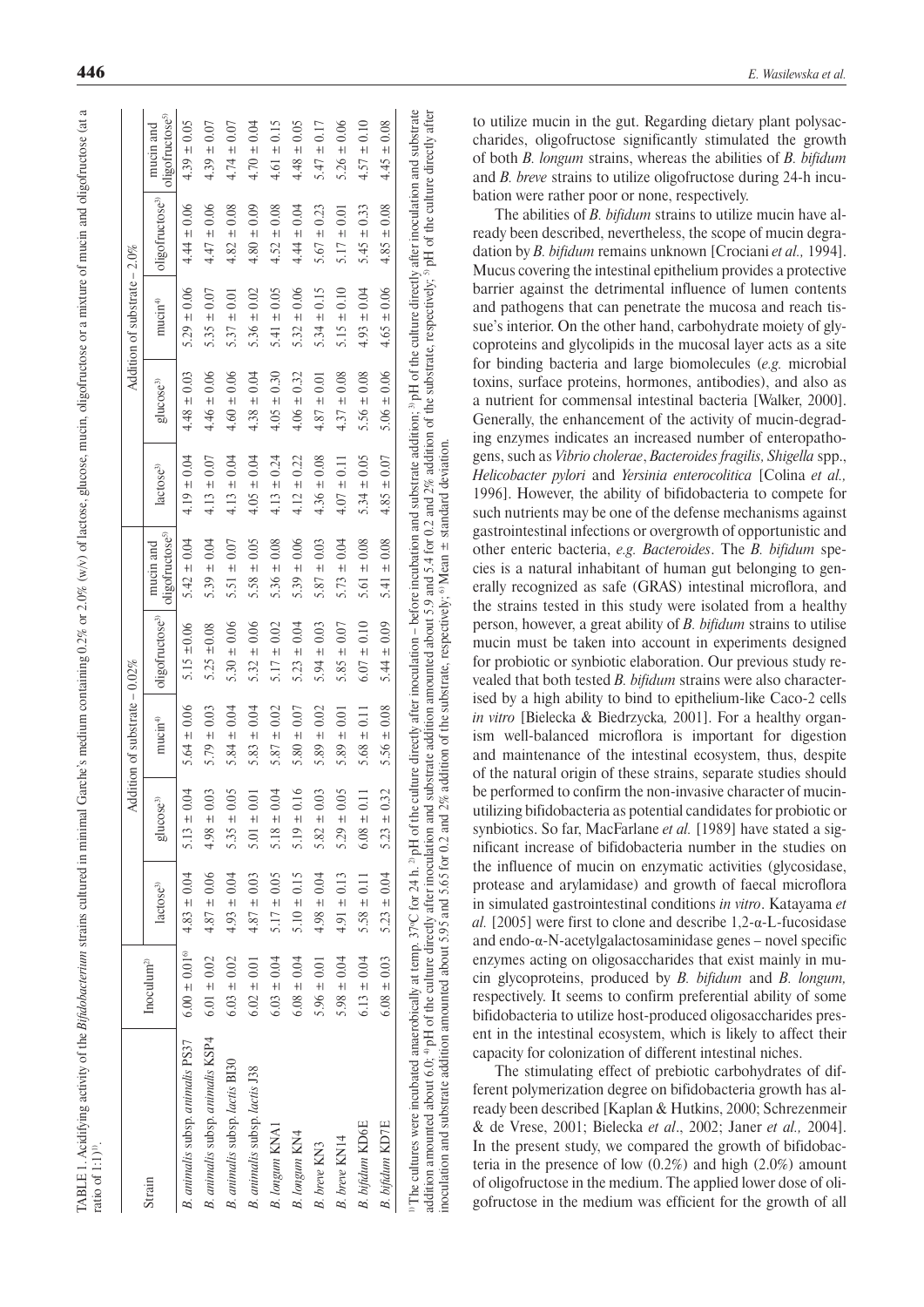

FIGURE 2. Growth of human-originated *Bifidobacterium* strains cultured in minimal Garche's medium containing 0.2 or 2.0% (w/v) of lactose – L, glucose – G, mucin – M, oligofructose – O and a mixture of mucin and oligofructose (at a ratio of  $1:1$ ) – MO. The cultures were incubated anaerobically at temp. 37 $\degree$ C for 24 h. The letters above the columns mean counts of bacteria different at the significance level  $p \le 0.05$ , respectively from:  $a$ -the initial level (inoculum),  $b$ -the control growth in the presence of the same concentration of lactose,  $c$ -the well observed growth in the presence of the same concentration of mucin or oligofructose (regards only counts of bacteria cultured in the medium containing the mixture of oligofructose and mucin), <sup>d-</sup>the growth in the medium containing 0.2% of the same substrate.

examined strains of *B. animalis* and *B. longum* to an extent comparable or, in the case of the latter species, even higher than the control growth in the presence of lactose. It confirms a great potential of oligofructose for preferential stimulation of some bifidobacteria in the gut, where dietary carbohydrates are limited. As we have previously described, the ability of bifidobacteria to metabolize fructan-type oligosaccharides seems to be a more species-dependent feature, and only to a small extent a strain-dependent one [Bielecka *et al*., 2002]. Both

the previous and present study indicate, however, that *B. longum* and *B. animalis* subsp. *lactis* or *B. animalis* subsp. *animalis*  strains utilise oligofructose the best, whereas *B. bifidum* and *B. breve* strains probably possess poor or none ability to utilise oligofructose. These results are in accordance with findings of other researchers [Kaplan & Hutkins, 2000; Schrezenmeir & de Vrese, 2001; Janer *et al.,* 2004].

To the best of our knowledge, there are no reports on the influence of mucin on the growth of *Bifidobacterium*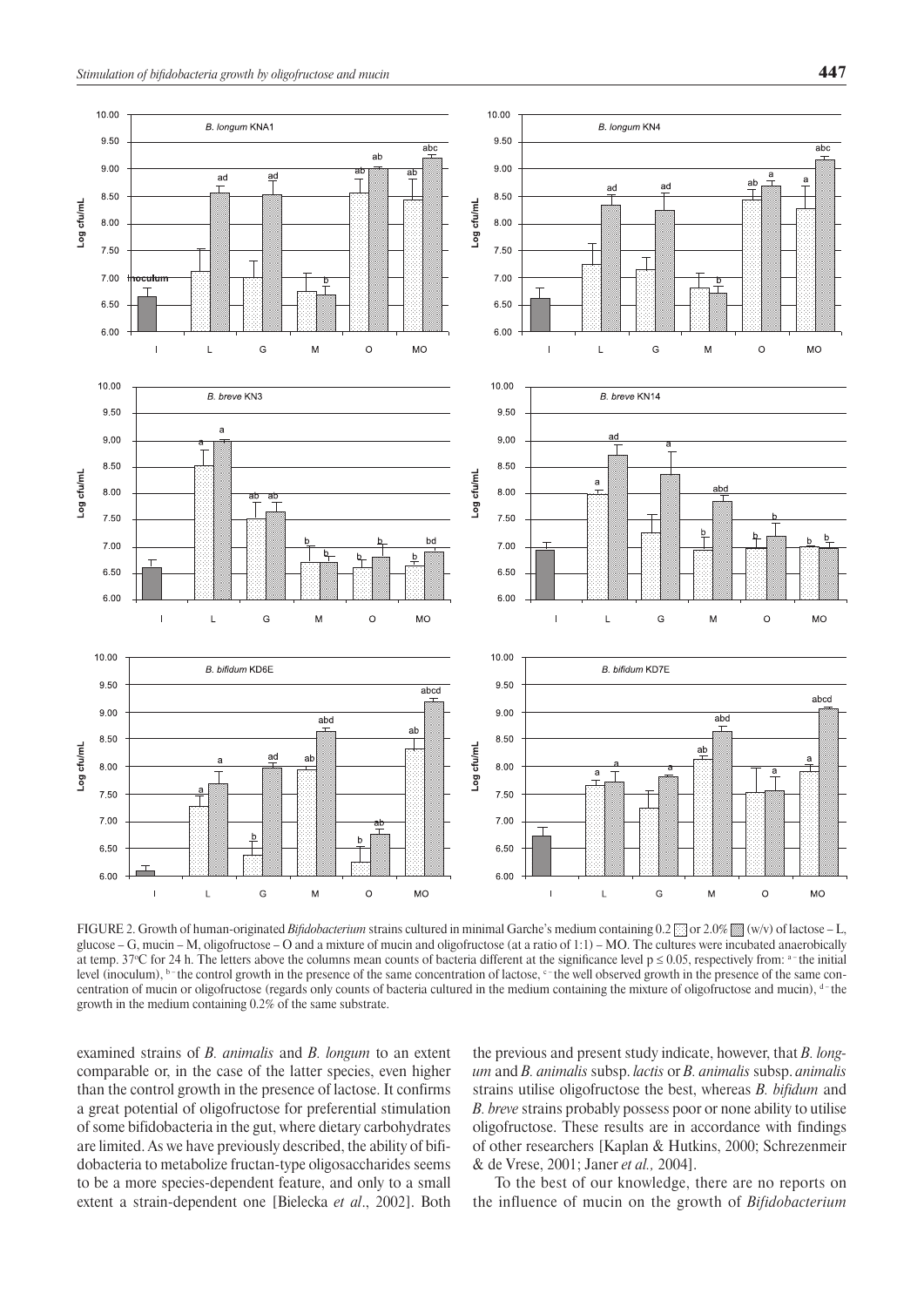in the presence of oligofructose, and inversely. The performed studies revealed a significant increase in population counts of the strains cultured in the presence of the mixture of oligofructose and mucin in comparison to their growth in the medium containing single compounds. Such a synergistic effect was clearly visible, however, only in the presence of the higher amounts of the substrate in the medium and mainly for the human-originated strains. Individual bacteria in the colon exist in a multiplicity of different microhabitats and metabolic niches, containing certainly different amounts of mucin or oligosacharides. The observed synergistic effect of oligofructose and mucin on bifidobacteria growth indicates that host-produced glycoproteins may support the growth and maintenance of bifidobacteria in the intestine. Nevertheless, additional studies should be performed to understand the mechanism of such stimulation, also for better selection of potential probiotic strains. Van der Meulen *et al.* [2004] studied fermentation kinetics of fructans and some mono- and disaccharides by *B. animalis* DN-173 010. On the basis of changes in metabolite composition observed during the fermentation, the authors suggested that some enzymes breaking up di- and oligosaccharides can be induced in the presence of an adequate substrate. It is also likely that for most bacteria in the gut, polymer degradation is a cooperative activity with enzymes produced by many different bacteria taking part in the process [Macrfarlane *et al*., 1998]. Adaptation of the strains to use the intestinal nutrients could probably enhance the observed synergistic effect in the gut. Recent genome sequence analysis of *B. longum* NCC2705 has revealed that more than 8.5% of the total predicted proteins were involved in the degradation of oligo- and polysaccharides, perhaps reflecting the superior ability of this organism to adapt to its environment [Schell *et al*., 2002]. Investigations of abilities of the strains to adapt to gastrointestinal conditions may be crucial to future studies with probiotics and selection of the strains able to persist in the gut.

# **CONCLUSIONS**

The performed studies confirmed diverse ability of bifidobacteria to utilize oligofructose and mucin. *B. animalis* subsp. *animalis, B. animalis* subsp. *lactis* and *B. longum*  strains appeared to be the best predisposed to utilize oligofructose *in vitro*, whereas *B. bifidum* strains to utilize mucin*.* Furthermore, the research demonstrated the stimulation of the growth of mucin-degrading bacteria in the presence of oligofructose, and inversely, oligofructose-degrading bacteria in the presence of mucin. It suggests that intestinal mucin may play a role in controlling the composition and activities of bacteria in the large intestine, which indicates the need for further studies on the potential mechanism of such a synergistic effect.

# ACKNOWLEDGEMENTS

This work was supported by the State Committee for Scientific Research, grant No. 3 P06T 029 25.

### REFERENCES

- 1. Ballongue J., Technical problems related to *in vitro* study of colon microflora. Skand. J. Gastroenterol., 1997, 222, 14–16.
- 2. Bielecka M., Biedrzycka E., Adherence of *Bifidobacterium* strains to epithelial-like Caco-2 cell line. Am. J. Clin. Nutr., 2001, 73 (S2), 489S.
- 3. Bielecka M., Biedrzycka El., Majkowska A., Selection of probiotics and prebiotics for synbiotics and confirmation of their *in vivo* effectiveness. Food Res. Int., 2002, 35, 125131.
- 4. Colina A.R., Aumont F., Deslauriers N., Belhumeur P., Repentigny L., Evidence for degradation of gastrointestinal mucin by *Candida albicans* secretory aspartyl proteinase. Infect. Immun., 1996, 64, 4514–4519.
- 5. Crociani F., Alessandrini A., Mucci M.M., Biavati B., Degradation of complex carbohydrates by *Bifidobacterium* spp. Int. J. Food Microbiol., 1994, 24, 199–210.
- 6. Gibson G.R., Roberfroid M.B., Dietary modulation of the human colonic microbiota. Introducing the concept of prebiotics. J. Nutr., 1995, 125, 1401–1412.
- 7. Janer C., Rohr L.M., Pelaez C., Laloi M., Cleusix V., Requena T., Meile L., Hydrolysis of oligofructoses by the recombinant β-fructofuranosidase from *Bifidobacterium lactis.* System. Appl. Microbiol., 2004, 27, 279–285.
- 8. Kaplan H., Hutkins R.W., Fermentation of fructooligosaccharides by lactic acid bacteria and bifidobacteria. Appl. Environ. Microbiol., 2000, 66, 2682–2684.
- 9. Katayama T., Fujita K., Yamamoto K., Novel bifidobacterial glycosidase acting on sugar chains of mucin glycoproteins. J. Biosci. Bioeng., 2005, 99, 457–465.
- 10. Kleessen B., Hartmann L., Blaut M., Oligofructose and long- -chain inulin: influence on the gut microbial ecology of rats associated with a human faecal flora. Brit. J. Nutr., 2001, 86, 291–300.
- 11. MacFarlane G.T., Gibson G.R., Drasar B.S., Cummings J.H., Metabolic significance of the colonic microflora. 1995, *in*: Gastrointestinal and Oesophageal Physiology (ed. R. Whitehead). Churchill Livingstone, Edinburgh, pp. 249–274.
- 12. MacFarlane G.T., Hay S., Gibson G.R., Influence of mucin on glycosidase, protease and arylamidase activities of human gut bacteria growth in a 3-stage continuous culture system. J. Appl. Bacteriol., 1989, 66, 407–417.
- 13. MacFarlane S., Quigley M.E., Hopkins M.J., Newton D.F., Macfarlane G.T., Polysaccharide degradation by human intestinal bacteria during growth under multi-substrate limiting conditions in a three-stage continuous culture system. FEMS Microbiol. Ecol., 1998, 26, 231–243.
- 14. Markiewicz L.H., Biedrzycka E., Wasilewska E., Bielecka M., Differentiation of strains identified as *Bifidobacterium animalis* subsp. *lactis.* Acta Alimentaria, 2009, in press.
- 15. Santos A., San Mauro M., Marquina Diaz D., Prebiotics and their long-term influence on the microbial populations of the mouse bowel. Food Microbiol., 2006, 23, 498–503.
- 16. Schrezenmeir J., de Vrese M., Probiotics, prebiotics and synbiotics-approaching a definition. Am. J. Clin. Nutr., 2001, 73, 361S– –364S.
- 17. Shell M.A., Karmirantzou M., Snel B.D., Vilanova b., Berger B., Pessi G., Zwahlen M.C., Desiere F., Bork P., Delley M., Pridmore R.D., Arigoni F., The genome sequence of *Bifidobacterium long-*